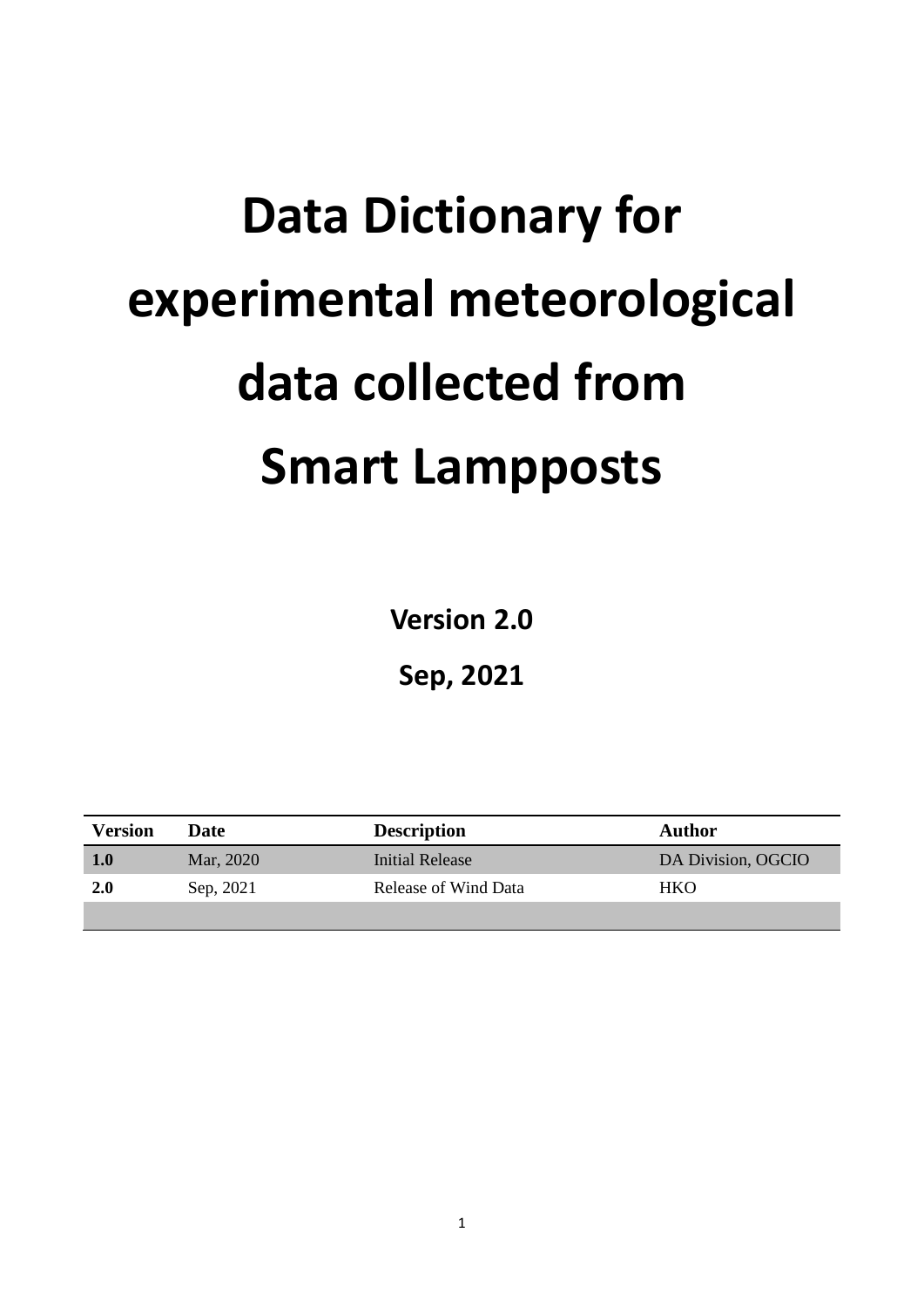# **Table of Content**

| 3 <sup>1</sup> |                                                                |  |
|----------------|----------------------------------------------------------------|--|
|                | 3.1 Smart Lampposts Meteorological Devices Location Database 6 |  |
|                | 3.2 Smart Lampposts Meteorological Devices Type Database 7     |  |
|                | 3.3 Smart Lampposts Meteorological Devices Element Database7   |  |
|                |                                                                |  |
|                |                                                                |  |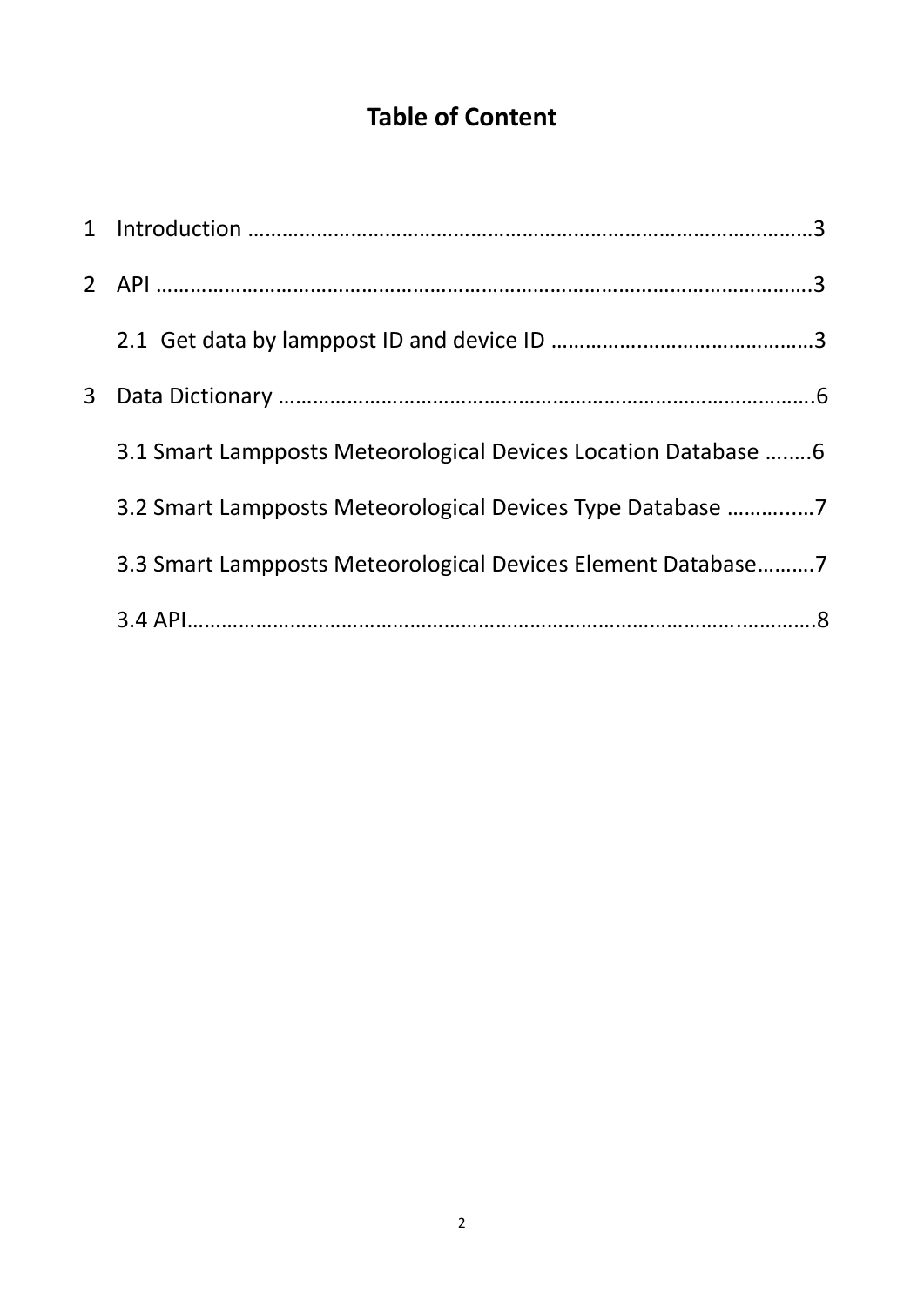## **1 Introduction**

Thisis a RESTful API primarily designed for the application developer to retrieve the experimental meteorological data collected from smart lampposts, including air temperature, relative humidity, 10-minute mean wind speed and direction.

## **2 API**

## **2.1 Get data by lamppost ID and device ID**

By making an API call with a lamppost ID and device ID, the latest processed data (in 10 minute interval) of the specified lamppost and device will be returned.

#### **HTTP method**: GET

#### **Resource URL**:

[https://data.weather.gov.hk/weatherAPI/smart-lamppost/smart](https://data.weather.gov.hk/weatherAPI/smart-lamppost/smart-lamppost.php?pi=%5blamppost_id%5d&di=%5bdevice_id%5d)[lamppost.php?pi=\[lamppost\\_id\]&di=\[device\\_id\]](https://data.weather.gov.hk/weatherAPI/smart-lamppost/smart-lamppost.php?pi=%5blamppost_id%5d&di=%5bdevice_id%5d)

#### **Parameters**:

| pi | Required.                          |  |
|----|------------------------------------|--|
|    | Lamppost ID. Maximum 8 characters. |  |
| di | Required.                          |  |
|    | Device ID. 2 characters.           |  |

[For the list of pi and di, please refer to the static dataset provided by HKO]

- Smart Lampposts Meteorological Devices Location Database [https://www.hko.gov.hk/common/hko\\_data/smart](https://www.hko.gov.hk/common/hko_data/R3/files/smart_lamppost_met_device_location.json)[lamppost/files/smart\\_lamppost\\_met\\_device\\_location.json](https://www.hko.gov.hk/common/hko_data/R3/files/smart_lamppost_met_device_location.json)
- Smart Lampposts Meteorological Devices Type Database [https://www.hko.gov.hk/common/hko\\_data/smart](https://www.hko.gov.hk/common/hko_data/R3/files/smart_lamppost_met_device_type.json)[lamppost/files/smart\\_lamppost\\_met\\_device\\_type.json](https://www.hko.gov.hk/common/hko_data/R3/files/smart_lamppost_met_device_type.json)
- Smart Lampposts Meteorological Devices Element Database [https://www.hko.gov.hk/common/hko\\_data/smart](https://www.hko.gov.hk/common/hko_data/R3/files/smart_lamppost_met_device_element.json)[lamppost/files/smart\\_lamppost\\_met\\_device\\_element.json](https://www.hko.gov.hk/common/hko_data/R3/files/smart_lamppost_met_device_element.json)

#### **Resource Information**:

| Response formats        | <b>JSON</b>    |
|-------------------------|----------------|
| Requires authentication | N <sub>O</sub> |
| Response encoding       | UTF-8          |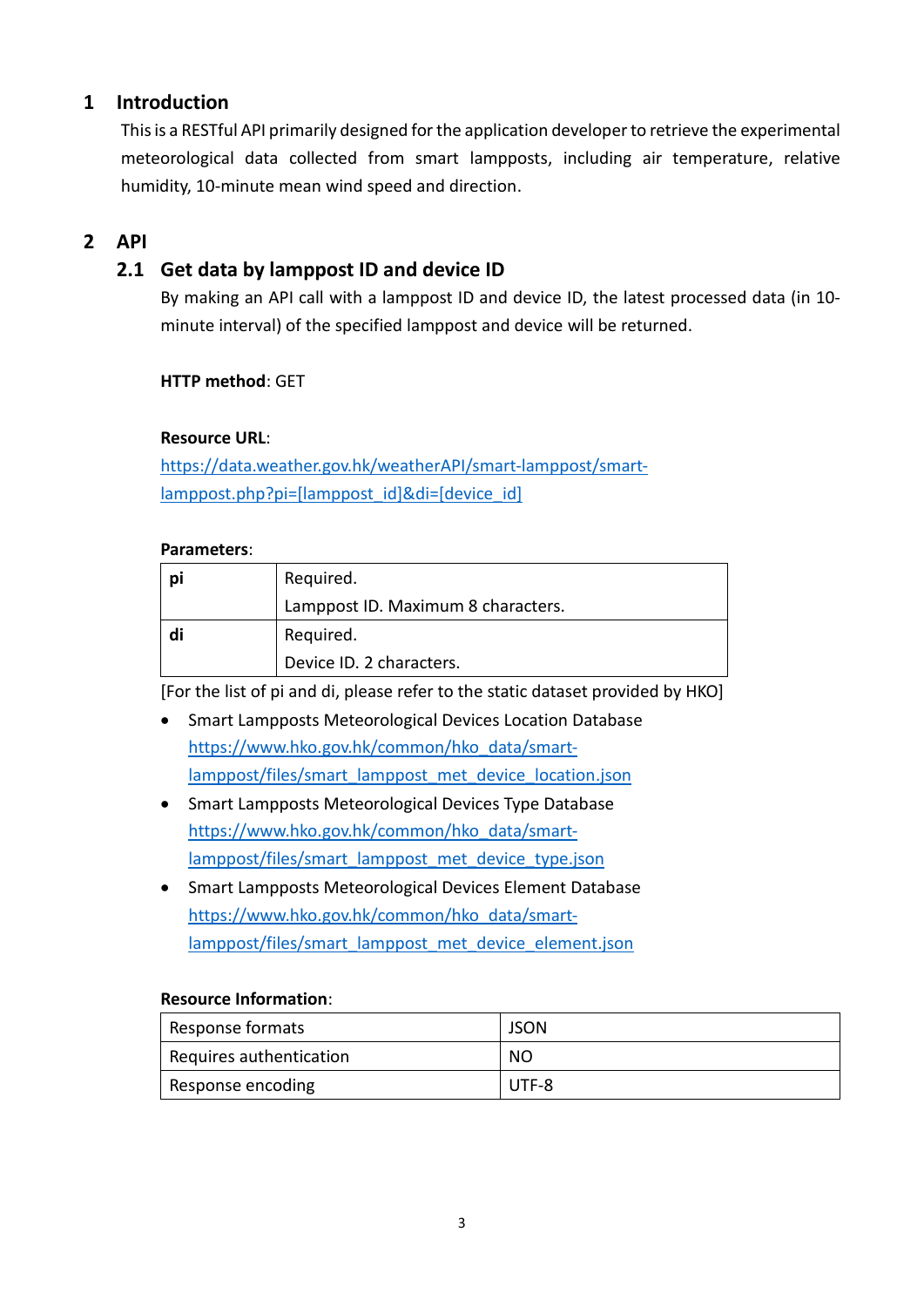**Response Code:**

| <b>HTTP code</b> | <b>Definition</b>                    |
|------------------|--------------------------------------|
| 200              | Success.                             |
| 400              | Bad Request.                         |
| 500              | Internal Server Error.               |
| 503              | The server is currently unavailable. |

#### **Example Request 1 (Normal request)**:

[https://data.weather.gov.hk/weatherAPI/smart-lamppost/smart](https://data.weather.gov.hk/weatherAPI/smart-lamppost/smart-lamppost.php?pi=GF3637&di=01)[lamppost.php?pi=GF3637&di=01](https://data.weather.gov.hk/weatherAPI/smart-lamppost/smart-lamppost.php?pi=GF3637&di=01) **Example Response 1 (HTTP 200)**:

```
{
  "BD": "00",
  "DI": "01",
  "GI": "00",
  "PI": "GF3637",
  "TS": "0",
  "BODY": {
    "HKO": {
      "RH": "71.7",
      "T0": "33.5",
      "TS": "20210913174049",
      "VN": "1.0",
      "W0": "1.09",
      "WD": "143",
      "TP": "20210913174049"
    }
  }
}
```
[For the definitions of the JSON field name, please refer to the [Data Dictionary\]](#page-5-0)

#### **Example Request 2 (Normal request with invalid pi or di)**:

[https://data.weather.gov.hk/weatherAPI/smart-lamppost/smart](https://data.weather.gov.hk/weatherAPI/smart-lamppost/smart-lamppost.php?pi=xxxxxx&di=xx)[lamppost.php?pi=xxxxxx&di=xx](https://data.weather.gov.hk/weatherAPI/smart-lamppost/smart-lamppost.php?pi=xxxxxx&di=xx) **Example Response 2 (HTTP 200)**:

{"message": "No record found"}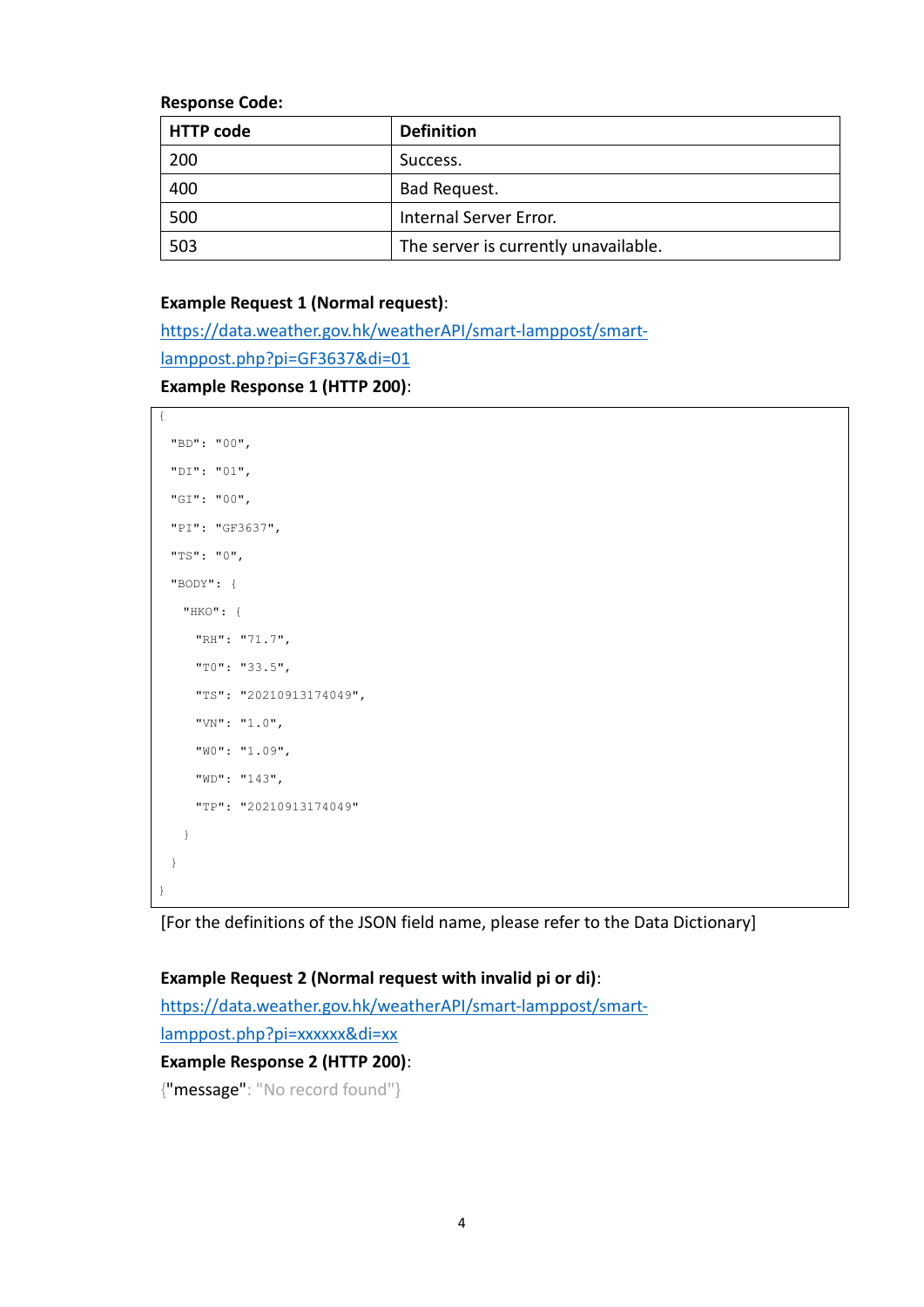#### **Example Request 3 (Required fields are not provided)**:

<https://data.weather.gov.hk/weatherAPI/smart-lamppost/smart-lamppost.php>

#### **Example Response 3 (HTTP 400)**:

{"message": "Missing required request parameters: [di, pi]"}

#### **Example response for HTTP 500 and HTTP 503**

{"message": "[Error Message]"}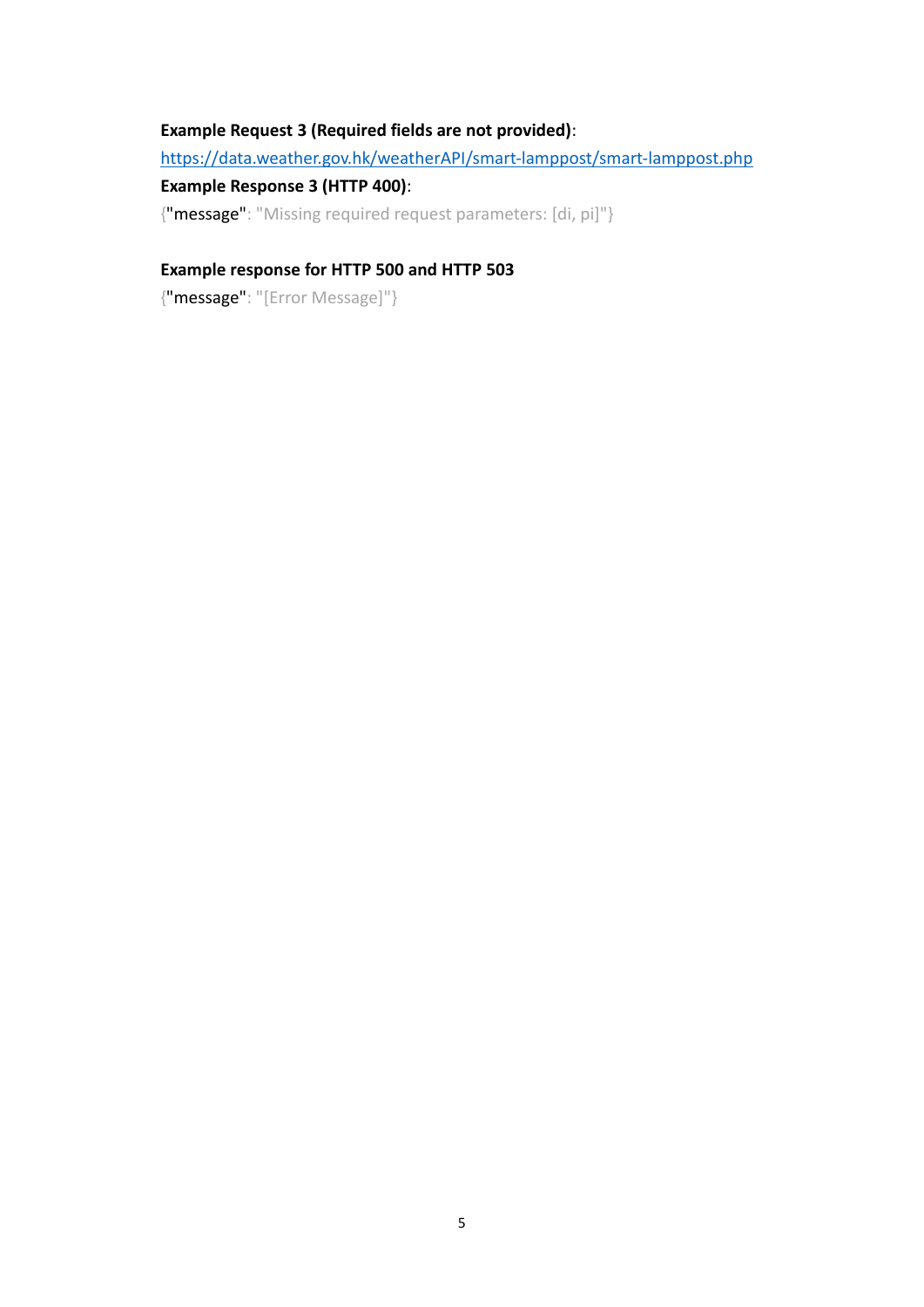## **3 Data Dictionary**

# **3.1 Smart Lampposts Meteorological Devices Location Database**

<span id="page-5-0"></span>

| <b>Name</b>  | <b>Description</b>                                                                      | <b>Remarks</b>                                                                   |
|--------------|-----------------------------------------------------------------------------------------|----------------------------------------------------------------------------------|
| LP_NUM       | Lamppost ID                                                                             | Data type: String<br>Example: "AB1234"                                           |
| LP LATITUDE  | Latitude (Decimal Degree) of lamppost in WGS84<br>(Reference Frame: ITRF96 (1998:121))  | Data type: Numeric<br>Unit: °<br>Resolution: 0.000001 °<br>Example: "22.3333333" |
| LP_LONGITUDE | Longitude (Decimal Degree) of lamppost in WGS84<br>(Reference Frame: ITRF96 (1998:121)) | Data type: Numeric<br>Unit: °<br>Resolution: 0.000001 °<br>Example: "114.222222" |
| LP_NORTH     | Northing coordinates (HK1980 Grid) of lamppost                                          | Data type: Numeric<br>Unit: m<br>Resolution: 0.1 m<br>Example: "822222.2"        |
| LP_EAST      | Easting coordinates (HK1980 Grid) of lamppost                                           | Data type: Numeric<br>Unit: m<br>Resolution: 0.1 m<br>Example: "833333.3"        |
| LP_TYPE      | Type ID of lamppost                                                                     | Data type: String<br>Data format: 2 characters<br>Example: "01"                  |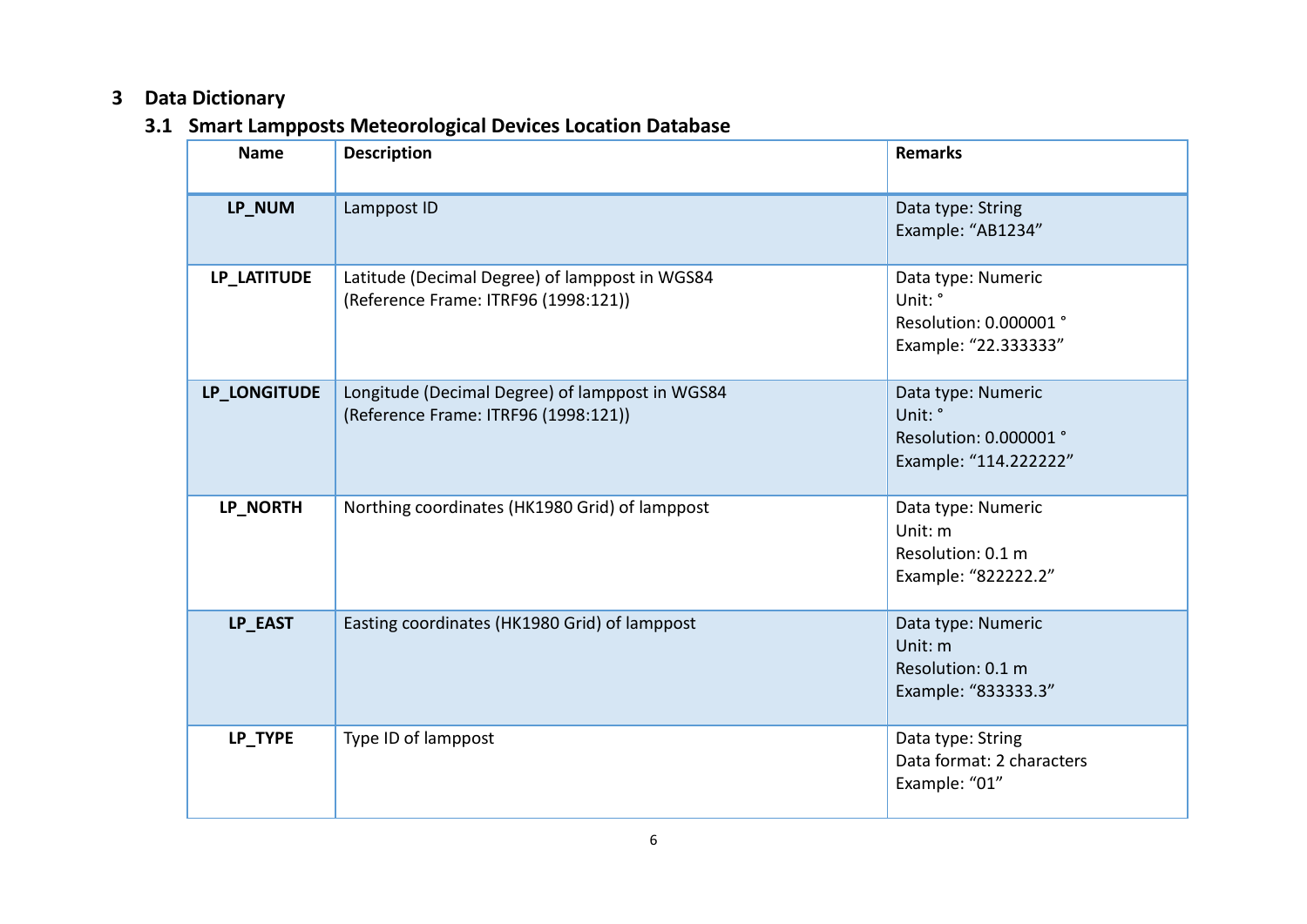| <b>Name</b>    | <b>Description</b>                        | <b>Remarks</b>                                                              |
|----------------|-------------------------------------------|-----------------------------------------------------------------------------|
| LP_TYPE        | Lamppost type ID                          | Data type: String<br>Data format: 2 characters<br>Example: "01"             |
| TYPE_NAME      | Name of the meteorological device(s) type | Data type: String<br>Example: "Type 01"                                     |
| <b>DEVICES</b> | List of meteorological device ID(s)       | Data type: String List<br>Data format: 2 characters<br>Example: ["01","02"] |

### **3.2 Smart Lampposts Meteorological Devices Type Database**

## **3.3 Smart Lampposts Meteorological Devices Element Database**

| <b>Name</b>                    | <b>Description</b>                        | <b>Remarks</b>                                                              |
|--------------------------------|-------------------------------------------|-----------------------------------------------------------------------------|
| <b>DEVICE ID</b>               | Meteorological device ID                  | Data type: String<br>Data format: 2 characters<br>Example: "01"             |
| TYPE_NAME                      | Name of the meteorological device         | Data type: String<br>Example: "Device 01"                                   |
| DATA_TYPE_COL<br><b>LECTED</b> | List of meteorological elements collected | Data type: String List<br>Data format: 2 characters<br>Example: ["AA","BB"] |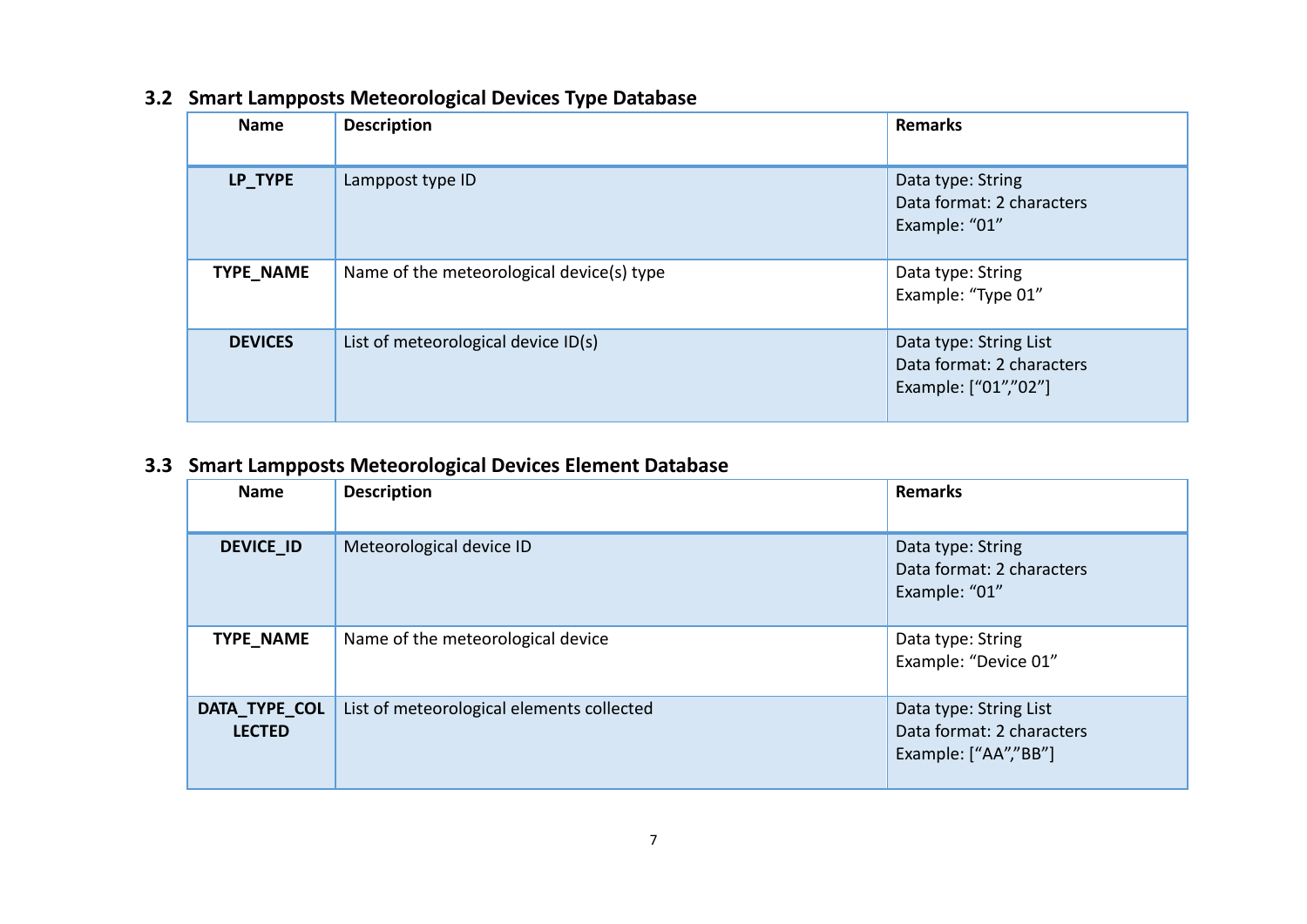# **3.4 API**

| <b>Name</b>        | <b>Description</b>                                                                                                     | <b>Remarks</b>                                                                                    |
|--------------------|------------------------------------------------------------------------------------------------------------------------|---------------------------------------------------------------------------------------------------|
| PI                 | Lamppost ID                                                                                                            | Data type: String<br>Data format: Maximum 8 characters<br>Example: "AB1234"                       |
| <b>DI</b>          | Device ID                                                                                                              | Data type: String<br>Data format: 2 characters<br>Example: "01"                                   |
| <b>BD</b>          | [Currently not in use]<br>Reserve for HKSARG Department Code under Interoperability<br>Framework (IF) for E-Government | [Currently not in use]<br>Data type: String<br>Default value: "00"                                |
| GI                 | [Currently not in use]<br>Reserve for Branch/Division/Section code                                                     | [Currently not in use]<br>Data type: String<br>Default value: "00"                                |
| <b>TS</b>          | [Currently not in use]<br>Date and time when JSON packet is created (up to millisecond)                                | [Currently not in use]<br>Data type: String<br>Data format: Unix time stamp<br>Default value: "0" |
| <b>BODY.HKO.VN</b> | Version number of the payload format                                                                                   | Data type: String<br>Resolution: 0.1<br>Example: "1.0"                                            |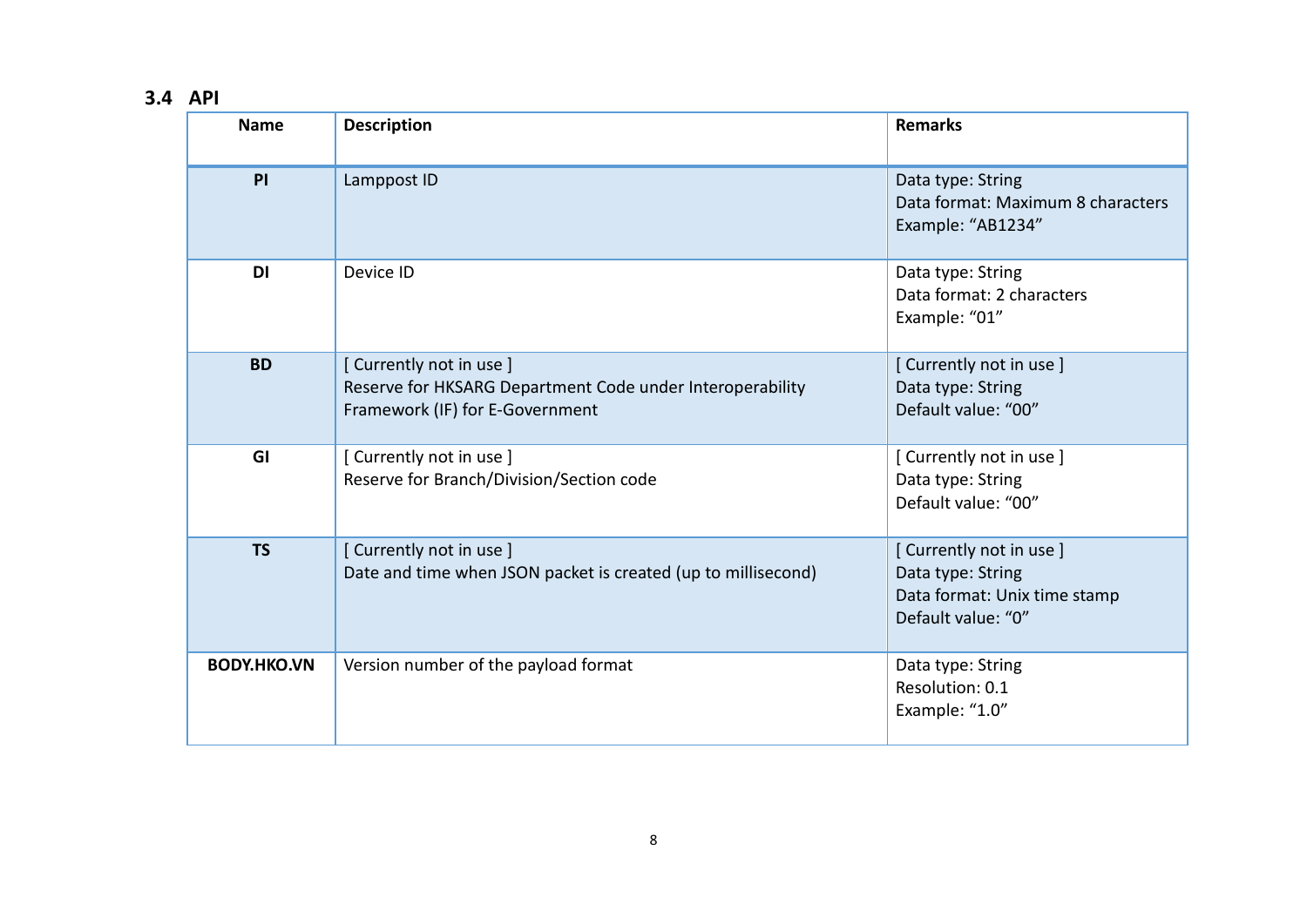| <b>BODY.HKO.TO</b> | Air temperature               | Data type: String<br>Unit: °C<br>Resolution: 0.1 °C<br>Example: "19.8" ("////" if fail quality<br>control (QC))            |
|--------------------|-------------------------------|----------------------------------------------------------------------------------------------------------------------------|
| <b>BODY.HKO.RH</b> | Relative humidity             | Data type: String<br>Unit: %<br>Resolution: 0.1 %<br>Example: "93.1" ("////" if fail QC)                                   |
| <b>BODY.HKO.WO</b> | 10-minute mean wind speed     | Data type: String<br>Unit: $m/s$<br>Resolution: 0.01 m/s<br>Example: 0.45 $(*////''$ if fail QC)                           |
| <b>BODY.HKO.WD</b> | 10-minute mean wind direction | Data type: String<br>Unit: °<br>Resolution: 1°<br>Example: 108 $(*////"$ if fail QC)                                       |
| <b>BODY.HKO.TS</b> | Data measurement time         | Data type: String<br>Data Format: YYYYMMDDHHMMSS<br>(ISO 8601 notation, in Hong Kong<br>Time)<br>Example: "20190506161726" |